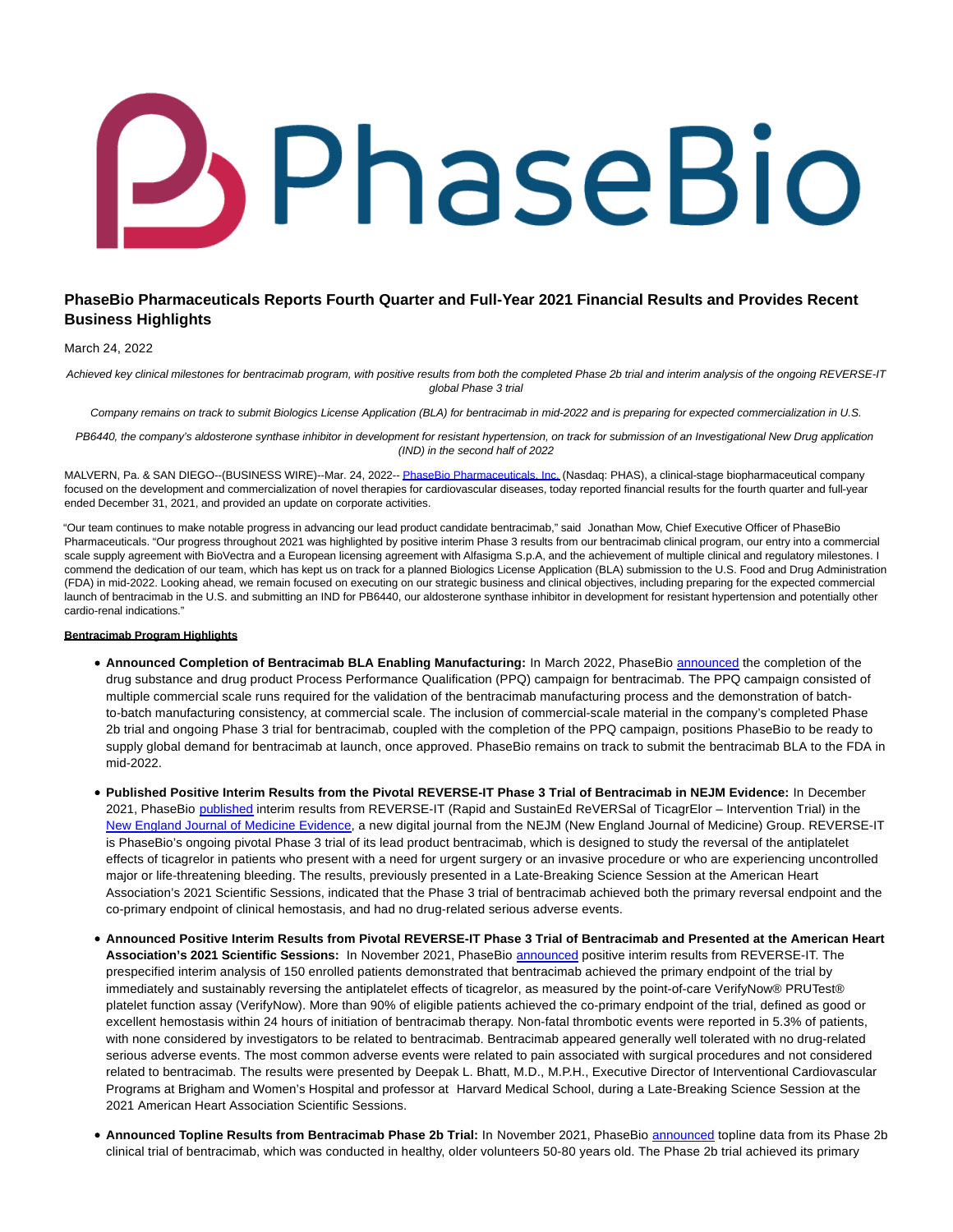efficacy endpoint, which was the reversal of the antiplatelet effects of ticagrelor in actively treated subjects versus placebo, as measured using the point-of-care VerifyNow assay. Treatment with bentracimab in the Phase 2b trial had a safety profile consistent with the Phase 1 and 2a trials previously completed by the company, with no drug-related serious adverse events or thrombotic events reported in the trial. The Phase 2b results have been [accepted](https://cts.businesswire.com/ct/CT?id=smartlink&url=https%3A%2F%2Finvestors.phasebio.com%2Fnews-releases%2Fnews-release-details%2Fphasebio-announces-bentracimab-phase-2b-trial-data-accepted-late&esheet=52621649&newsitemid=20220324005879&lan=en-US&anchor=accepted&index=7&md5=325a202291d866d814e5320ba0384145) for presentation in a Late Breaking Clinical Research session at the American College of Cardiology Annual Scientific Session & Expo being held in Washington, D.C., from April 2-4, 2022.

- **Announced Approval of Bentracimab IND Application in China:** In August 2021, PhaseBio [announced t](https://cts.businesswire.com/ct/CT?id=smartlink&url=https%3A%2F%2Finvestors.phasebio.com%2Fnews-releases%2Fnews-release-details%2Fphasebio-pharmaceuticals-and-sfj-pharmaceuticalsr-announce&esheet=52621649&newsitemid=20220324005879&lan=en-US&anchor=announced&index=8&md5=5cfb2d5ad9fc335b395753b84a8d6d39)hat the Center for Drug Evaluation (CDE) of the China National Medical Products Administration (NMPA) had approved the Investigational New Drug (IND) application for bentracimab submitted by the company, in collaboration with its development partner, SFJ Pharmaceuticals (SFJ). The IND authorizes PhaseBio and SFJ to begin enrolling patients in China into the REVERSE-IT trial. PhaseBio and SFJ expect to enroll the first patients at sites in China in the first half of 2022. Additionally, bentracimab was granted Breakthrough Therapy Designation from CDE in December 2021. Breakthrough Therapy Designation from the NMPA is designed to expedite the development and review of promising new drugs for serious or life-threatening conditions when preliminary clinical evidence indicates that the drug may demonstrate substantial improvement over existing therapies on one or more clinically significant endpoints. Patients enrolled in China will contribute to the completion of full enrollment of the REVERSE-IT trial, post interim analysis. In January 2020, PhaseBio announced a financing and co-development partnership with SFJ, pursuant to which SFJ has been leading clinical development efforts in China. PhaseBio retains commercial rights to bentracimab in China and is pursuing prospective commercial partners to license the marketing rights in China and other countries in the Asia-Pacific region.
- **Entered European Licensing Agreement with Alfasigma S.p.A. for Commercialization of Bentracimab:** In June 2021, PhaseBio [entered a](https://cts.businesswire.com/ct/CT?id=smartlink&url=https%3A%2F%2Finvestors.phasebio.com%2Fnews-releases%2Fnews-release-details%2Fphasebio-announces-european-licensing-agreement-alfasigma-spa&esheet=52621649&newsitemid=20220324005879&lan=en-US&anchor=entered&index=9&md5=513684e2ca328525839fbb2a0e05f780)n exclusive licensing agreement with Alfasigma S.p.A., a privately owned specialty pharmaceutical company focused on commercializing medicines in Europe and other key markets, for the commercialization of bentracimab. Under the terms of the license agreement, PhaseBio received a \$20 million upfront payment and will be eligible to receive up to \$35 million in pre-revenue regulatory milestones and up to \$190 million in payments contingent upon the achievement of certain sales milestones. PhaseBio will also be entitled to receive tiered royalties on net sales, with percentages starting in the low double digits and escalating up to the mid-twenties. The collaboration reinforces the global bentracimab opportunity, and positions bentracimab, if approved, to be accessible to the largest pool of ticagrelor patients in the world.
- **Announced Supply Agreement with BioVectra to Support Development and Commercialization of Bentracimab:** In March 2021, PhaseBio [announced a](https://cts.businesswire.com/ct/CT?id=smartlink&url=https%3A%2F%2Finvestors.phasebio.com%2Fnews-releases%2Fnews-release-details%2Fphasebio-pharmaceuticals-and-biovectra-enter-supply-agreement&esheet=52621649&newsitemid=20220324005879&lan=en-US&anchor=announced&index=10&md5=43dea5f171627ddf303b89c453b8bd32) commercial scale supply agreement with BioVectra, an innovative global contract development and manufacturing organization (CDMO), for the production of bentracimab. Under the terms of the agreement, BioVectra will provide its integrated CDMO services for the manufacturing of the active pharmaceutical ingredient (API) of bentracimab for use in PhaseBio's ongoing Phase 2b and Phase 3 clinical trials and for global commercial supply if bentracimab receives regulatory approval.
- **Expanded REVERSE-IT Trial for Bentracimab into the European Union and Dosed First Patients:** In January 2021, PhaseBio [announced t](https://cts.businesswire.com/ct/CT?id=smartlink&url=https%3A%2F%2Finvestors.phasebio.com%2Fnews-releases%2Fnews-release-details%2Fphasebio-announces-dosing-first-patient-european-union-part&esheet=52621649&newsitemid=20220324005879&lan=en-US&anchor=announced&index=11&md5=4a4a8f7bd7009b3508c4c3c02dd68bdf)hat, working with its financing and co-development partner SFJ Pharmaceuticals, the company had expanded the REVERSE-IT trial into the European Union, having opened trial sites for enrollment and begun dosing its first patients.

#### **Other Pipeline Updates**

**Provided Pemziviptadil (PB1046) Program Update:** In December 2021, PhaseBio [announced t](https://cts.businesswire.com/ct/CT?id=smartlink&url=https%3A%2F%2Finvestors.phasebio.com%2Fnews-releases%2Fnews-release-details%2Fphasebio-provides-pemziviptadil-pb1046-program-update-0&esheet=52621649&newsitemid=20220324005879&lan=en-US&anchor=announced&index=12&md5=72b16ea5d2f544b2251caca6c05e4e59)hat the company voluntarily ended its Phase 2b trial of pemziviptadil (PB1046) in pulmonary arterial hypertension (PAH) due to COVID-19 impacts on manufacturing, associated drug supply and the rate of enrollment in the study. The Phase 2b trial of pemziviptadil, named the VIP trial (Vasoactive Intestinal Peptide in adult patients with PAH), successfully enrolled more than 50% of the study's target population before ending. After a strategic review, the company has decided to stop further development of pemziviptadil in order to reprioritize resources and capital towards pre-commercialization activities for bentracimab and the advancement of other pipeline programs, including PB6440.

#### **Operational Updates**

- **Expanded Executive Management Team:** In November 2021, PhaseBio [announced t](https://cts.businesswire.com/ct/CT?id=smartlink&url=https%3A%2F%2Finvestors.phasebio.com%2Fnews-releases%2Fnews-release-details%2Fphasebio-names-jonathan-birchall-chief-commercial-officer&esheet=52621649&newsitemid=20220324005879&lan=en-US&anchor=announced&index=13&md5=d57f5ba9dd010357db8bfa4795d74de5)he appointment of Jonathan J. Birchall as Chief Commercial Officer. Mr. Birchall leads PhaseBio's efforts to build a critical care focused commercial organization to support the U.S. launch of bentracimab, once approved.
- **Appointed New Member to Board of Directors:** In September 2021, PhaseBio [announced t](https://cts.businesswire.com/ct/CT?id=smartlink&url=https%3A%2F%2Finvestors.phasebio.com%2Fnews-releases%2Fnews-release-details%2Fphasebio-appoints-william-d-humphries-board-directors&esheet=52621649&newsitemid=20220324005879&lan=en-US&anchor=announced&index=14&md5=aea92a353a892aed2da7e2a77e6cbc0f)he appointment of William D. Humphries to the company's board of directors.
- **Completed Underwritten Public Offering of Common Stock:** In March 2021, PhaseBio [closed a](https://cts.businesswire.com/ct/CT?id=smartlink&url=https%3A%2F%2Finvestors.phasebio.com%2Fnews-releases%2Fnews-release-details%2Fphasebio-announces-closing-public-offering-common-stock-and-0&esheet=52621649&newsitemid=20220324005879&lan=en-US&anchor=closed&index=15&md5=c47ab9d174a59ede8cd1d0350c508b5b)n underwritten public offering of 18.4 million shares of its common stock at a price to the public of \$3.50 per share, including the full exercise of the underwriters' option to purchase an additional 2.4 million shares. The net proceeds to PhaseBio from the offering, after deducting the underwriting discounts and commissions and other estimated offering expenses, were approximately \$60.2 million.
- **SFJ Financing and Co-Development Agreement Update:** In January 2020, PhaseBio entered into the SFJ Agreement, pursuant to which SFJ provides the company funding to support the global development of bentracimab. Under the agreement, SFJ agreed to pay the company up to \$120.0 million to support the clinical development of bentracimab. In addition to \$90.0 million of initial funding, the company has elected to receive an additional \$30.0 million of funding having met specific, pre-defined clinical development milestones for bentracimab. From the inception of the SFJ Agreement through December 31, 2021, SFJ has provided funding and paid for amounts on the company's behalf in the aggregate amount of \$91.3 million. PhaseBio expects that SFJ will fund or reimburse an additional \$28.7 million of clinical trial costs and other expenses.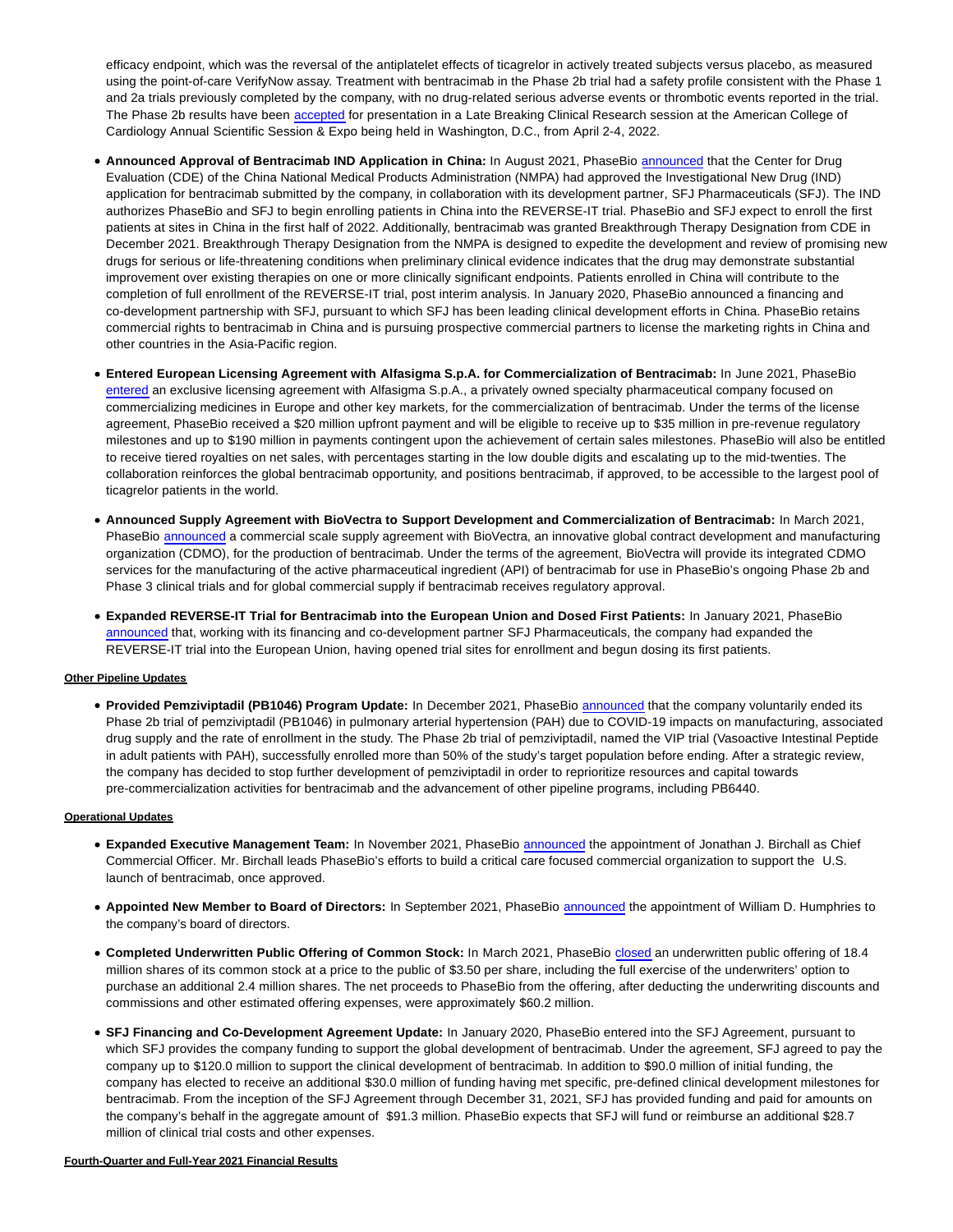#### **Cash Position**

Cash and cash equivalents at December 31, 2021, were \$41.8 million, compared to \$28.1 million at December 31, 2020. The increase reflects the net proceeds from the company's March 2021 offering of common stock, offset by cash used in operating activities.

#### **Quarter Ending Dec. 31, 2021**

- Net loss for the quarter was \$43.1 million, compared to a net loss of \$30.4 million for the prior-year period.
- Research and development expense increased to \$27.4 million, as compared to \$22.4 million for the same period in 2020. The increase was primarily attributable to increases in clinical and drug production activities related to bentracimab, depreciation costs for equipment related to the manufacturing of bentracimab, personnel costs and costs associated with our general research efforts.
- General and administrative expense increased to \$4.9 million, compared to \$3.6 million for prior-year period.

#### **Year Ending Dec. 31, 2021**

- Net loss for the year was \$131.1 million, compared to a net loss of \$98.6 million for the prior-year period.
- Research and development expense increased to \$102.1 million, as compared to \$72.1 million for the same period in 2020, driven by an increase in manufacturing, clinical and nonclinical development activities related to bentracimab, pemziviptadil and PB6440.
- General and administrative expense increased to \$16.1 million, compared to \$13.1 million for prior-year period, primarily due to increases in professional services, personnel, and insurance-related expenses.

#### **About Bentracimab (PB2452)**

Bentracimab is a novel, recombinant, human monoclonal antibody antigen-binding fragment designed to reverse the antiplatelet activity of ticagrelor in patients who present with uncontrolled bleeding or require surgery. In a Phase 1 clinical trial, bentracimab demonstrated the potential to bring life-saving therapeutic benefit through immediate and sustained reversal of ticagrelor's antiplatelet activity, mitigating concerns regarding bleeding risks associated with the use of this antiplatelet drug. Data from the Phase 1 clinical trial of bentracimab in healthy volunteers was published in the New England Journal of Medicine in March 2019. In April 2019, bentracimab received Breakthrough Therapy Designation from the FDA. In September 2019, PhaseBio completed a Phase 2a trial in which bentracimab was investigated in healthy, older subjects on dual antiplatelet therapy of ticagrelor and low-dose aspirin. Additionally, the Phase 2a trial investigated a bentracimab regimen for the reversal of supratherapeutic doses of ticagrelor in healthy younger subjects. In November 2021, PhaseBio completed a Phase 2b trial in which bentracimab was investigated in healthy, older subjects on dual antiplatelet therapy of ticagrelor and low-dose aspirin. In all active treatment arms in both the Phase 2a and Phase 2b trials, bentracimab achieved immediate and sustained reversal of the antiplatelet effects of ticagrelor and was generally well-tolerated, with only minor adverse events reported. These results are consistent with the results observed in healthy younger subjects treated with ticagrelor in the previously published Phase 1 trial. PhaseBio initiated REVERSE-IT, a pivotal Phase 3 clinical trial of bentracimab, in March 2020 to support a potential Biologics License Application for bentracimab to treat patients with uncontrolled bleeding or requiring surgery. Interim results from the Phase 3 REVERSE-IT trial were presented in November 2021 and subsequently published in NEJM Evidence in December 2021.

#### **About PhaseBio**

PhaseBio Pharmaceuticals, Inc. is a clinical-stage biopharmaceutical company focused on the development and commercialization of novel therapies for cardiovascular diseases. The Company's pipeline includes: bentracimab (PB2452), a novel reversal agent for the antiplatelet therapy ticagrelor; and PB6440, an oral agent for the treatment of resistant hypertension. PhaseBio's proprietary elastin-like polypeptide technology platform enables the development of therapies with potential for less-frequent dosing and improved pharmacokinetics, and drives both internal and partnership drug-development opportunities.

PhaseBio is located in Malvern, PA, and San Diego, CA. For more information, please visit [www.phasebio.com,](https://cts.businesswire.com/ct/CT?id=smartlink&url=http%3A%2F%2Fwww.phasebio.com&esheet=52621649&newsitemid=20220324005879&lan=en-US&anchor=www.phasebio.com&index=16&md5=69d3e607a7e1616fe498eca473424eda) and follow us on Twitter [@PhaseBio a](https://cts.businesswire.com/ct/CT?id=smartlink&url=https%3A%2F%2Ftwitter.com%2FPhaseBio&esheet=52621649&newsitemid=20220324005879&lan=en-US&anchor=PhaseBio&index=17&md5=79d75f9888a6f6c5eb81282ae9188123)n[d LinkedIn.](https://cts.businesswire.com/ct/CT?id=smartlink&url=https%3A%2F%2Fwww.linkedin.com%2Fcompany%2Fphasebio-pharmaceuticals%2F&esheet=52621649&newsitemid=20220324005879&lan=en-US&anchor=LinkedIn&index=18&md5=dad842cb2a8da9060e94902f19e02bec)

#### **Forward-Looking Statements**

This press release contains forward-looking statements within the meaning of the Private Securities Litigation Reform Act of 1995. Words such as "anticipates," "believes," "expects," "intends," "potential," "projects," "target," "will," "would" and "future" or similar expressions are intended to identify forward-looking statements.

Forward-looking statements include statements concerning or implying the conduct or timing of our clinical trials and our research, development and regulatory plans for our product candidates, the timing of availability or disclosure of data from those clinical trials and the timing of planned regulatory submissions, our expectations of additional funding from SFJ, the potential for these product candidates to receive regulatory approval from the FDA, CDE or equivalent foreign regulatory agencies, and whether, if approved, these product candidates will be successfully distributed, marketed and commercialized, including having sufficient product supply at launch. Forward-looking statements are based on management's current expectations and are subject to various risks and uncertainties that could cause actual results to differ materially and adversely from those expressed or implied by such forward-looking statements. Accordingly, these forward-looking statements do not constitute guarantees of future performance, and you are cautioned not to place undue reliance on these forward-looking statements.

Risks regarding our business are described in detail in our Securities and Exchange Commission filings, including in our Annual Report on Form 10-K for the year ended December 31, 2021. These forward-looking statements speak only as of the date hereof, and PhaseBio Pharmaceuticals, Inc. disclaims any obligation to update these statements except as may be required by law.

# **PhaseBio Pharmaceuticals, Inc.**

# **Balance Sheets**

**(in thousands)**

|                                                              |   |        | December 31, December 31, |        |  |
|--------------------------------------------------------------|---|--------|---------------------------|--------|--|
|                                                              |   | 2021   |                           | 2020   |  |
| Assets:                                                      |   |        |                           |        |  |
| Cash and cash equivalents                                    | S | 41.800 | - \$                      | 28.122 |  |
| Other receivables, prepaid expenses and other current assets |   | 6.984  |                           | 12,027 |  |
| Property and equipment, net                                  |   | 10.230 |                           | 8.224  |  |
| Operating lease right-of-use assets                          |   | 1.469  |                           | 1.927  |  |
| Other non-current assets                                     |   | 57     |                           | 57     |  |